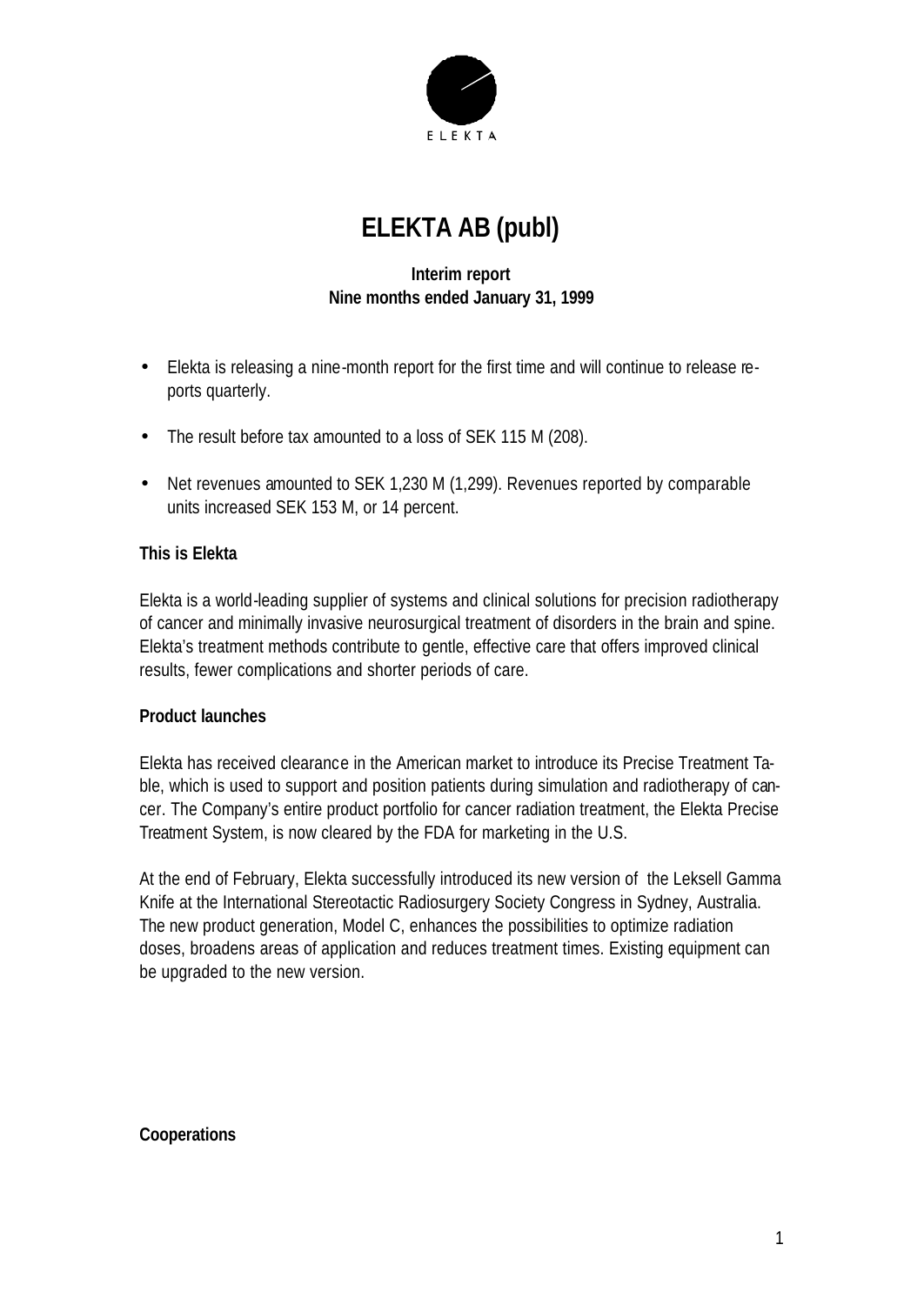

Several cooperations were entered during the period under review, with special emphasis in the field of cancer treatment.

Elekta and GE Medical Systems have reached an agreement that allows Elekta to offer in Europe, GE's simulation system for simulating radiotherapy treatment of cancer.

Elekta has also signed an agreement with Nexus of Germany, to offer in Europe Nexus's integrated information systems for patient data as well as scheduling and billing routines in radiotherapy treatment of cancer.

In the U.S., Elekta signed an agreement with the University of Pittsburgh and Carnegie Mellon University concerning a research partnership based on new methods to detect patient position and movements, which will result in greater precision in radiotherapy treatment of cancer.

In the field of image guided surgery, IGS, Elekta has signed a memorandum of understanding for clinical research and development with Queen Elizabeth Hospital in Hong Kong. Elekta will supply the hospital with a range of IGS-systems for various neurosurgical applications.

#### **Order bookings and order backlog**

The Group's order backlog on January 31, 1999 amounted to SEK 1,145 M, compared with SEK 1,066 M on April 30, 1998.

Order bookings for Leksell Gamma Knives has improved somewhat. Orders for 4 (2) Gamma Knives were booked during the third quarter of fiscal year 1998/99, comprising one each in the U.S. and Asia and two in Africa (the Middle East). During the first nine months of fiscal year 1998/99, the Group booked 12 (13) orders for Gamma Knives. On a rolling 12-month basis, 18 new orders were booked for Gamma Knives compared with 16 at the end of October 1998.

Elekta Oncology reported favorable order bookings. A three-year purchase agreement was signed with the University of Pittsburgh Medical Center, UPMC Health Systems. Valued at USD 10 M, the contract covers delivery of linear accelerators for eight hospitals in the northeastern section of the U.S.

#### **Net revenues**

The Group's net revenues amounted to SEK 1,230 M (1,299). Net revenues of comparable units, which excludes Surgical Instruments, increased by SEK 153 M, or 14 percent.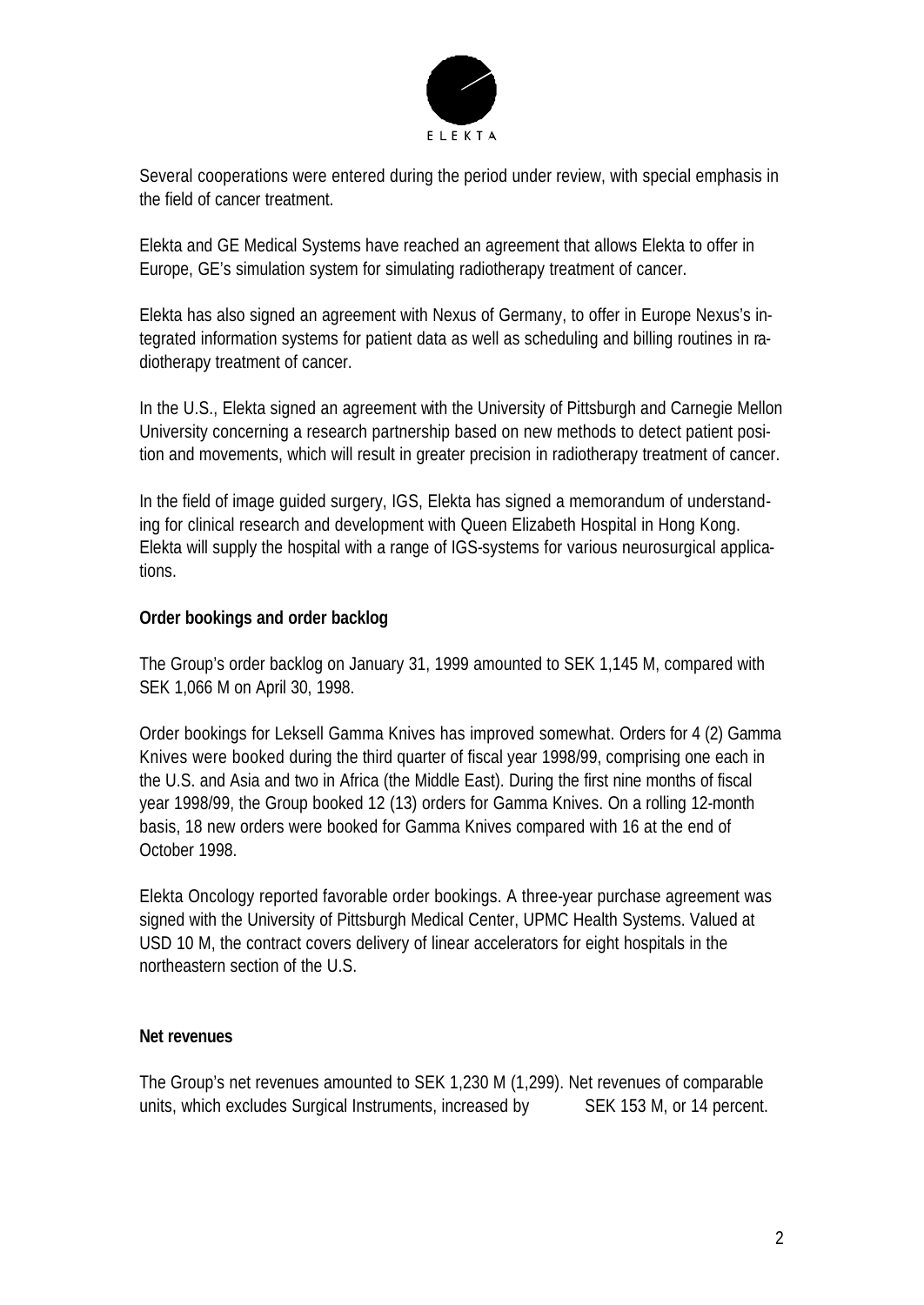



# **Result**

Elekta incurred an operating loss of SEK 86 M (175), an improvement of SEK 89 M compared with the year-earlier period. The operating loss for comparable units, excluding items affecting comparability, was SEK 140 M (185).

The negative result was due in part to weak markets for the Gamma Knife in Asia, excluding Japan, and in Europe. According to plan delivery of oncology products during the third quarter was low and margins were squeezed particularly in some countries in Europe. Losses totaling SEK 67 M by the Image Guided Surgery (IGS) segment were charged against income during the fiscal year's first nine months. Within IGS the efforts continue to establish cooperations in the market. The costs for Elekta's operations are high. The work continues to restructure the operations according to earlier announced plans.

Investments in research and development amounted to SEK 127 M (125). These investments are expensed on a current basis and corresponded to 10 (10) percent of net revenues.

Of the Group's restructuring costs for the period, SEK 30 M was debited to the restructuring reserve established in connection with the acquisition of Philips Radiation Therapy; the reserve amounted to SEK 23 M on January 31, 1999.

Effective May 1, 1998, surgical products for ultrasound and cryosurgery as well as implants and disposable articles for hydrocephalus, that constituted the product range of the Elekta Surgical Instruments business area, were sold in July, 1998. The capital gain of SEK 24 M, and the gain of SEK 30 M from the sale of Elekta's former property in Crawley, were reported as items affecting comparability.

Net financial expense amounted to SEK 29 M (33).

The loss before taxes amounted to SEK 115 M (208).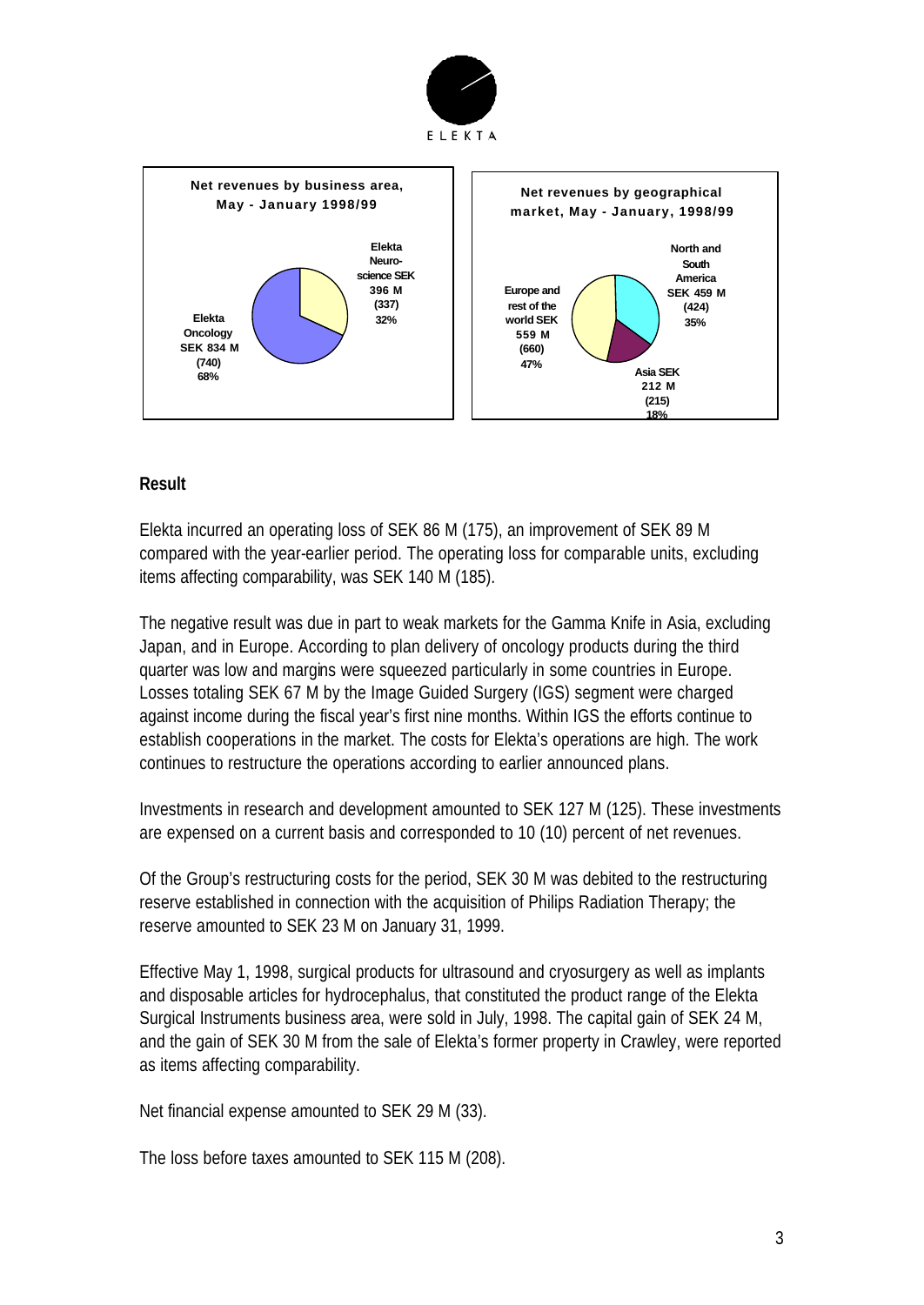

The loss after taxes was SEK 128 M (213).

The loss per share was SEK 12.15 (20.34).

### **Fixed assets and investments**

Investments in intangible and tangible fixed assets amounted to SEK 1 M (16) and SEK 20 M (31), respectively.

Amortization of intangible fixed assets and depreciation of tangible fixed assets amounted to SEK 35 M (40) and SEK 37 M (48), respectively.

Under terms of its agreement with Philips, Elekta has received SEK 39 M to compensate it for the fact that new large orders from customers in Eastern Europe were not signed before June 30, 1998. Of this amount, SEK 7 M has been reserved for necessary restructuring because of failed orders, following which goodwill has been reduced in the amount of SEK 32 M.

# **Liquidity and financial position**

Elekta's liquid assets amounted to SEK 187 M on January 31, 1999, compared with SEK 176 M on April 30, 1998.

The cash flow, after investments and divestments, amounted to SEK 224 M, which includes divestments totaling SEK 354 M. Cash flow from operations during the third quarter amounted to a surplus of SEK 74 M. This is mainly explained by a reduction in accounts receivable.

In June 1998 Elekta issued convertible debentures with preferential rights for the Company's shareholders. The issue, which was fully subscribed, was effected at 85 percent of the nominal amount, SEK 467 M. This provided the Group with SEK 375 M, net.

Net debt – interest-bearing liabilities less liquid assets – amounted to SEK 458 M on January 31, 1999, compared with SEK 647 M on April 30, 1998. The SEK 458 M includes convertible loans amounting to SEK 408 M. Bank debt was reduced by SEK 580 M. Elekta's total available credit – liquid assets plus lines of credit granted but not utilized – amounted to SEK 198 M on January 31,1999, compared with SEK 203 M on April 30, 1998.

The Company's debt/equity ratio as of January 31, 1999 was 81 percent, compared with 90 percent on April 30, 1998.

# **Employees**

The average number of employees was 867 (1,145). The number of employees at the close of the period was 872.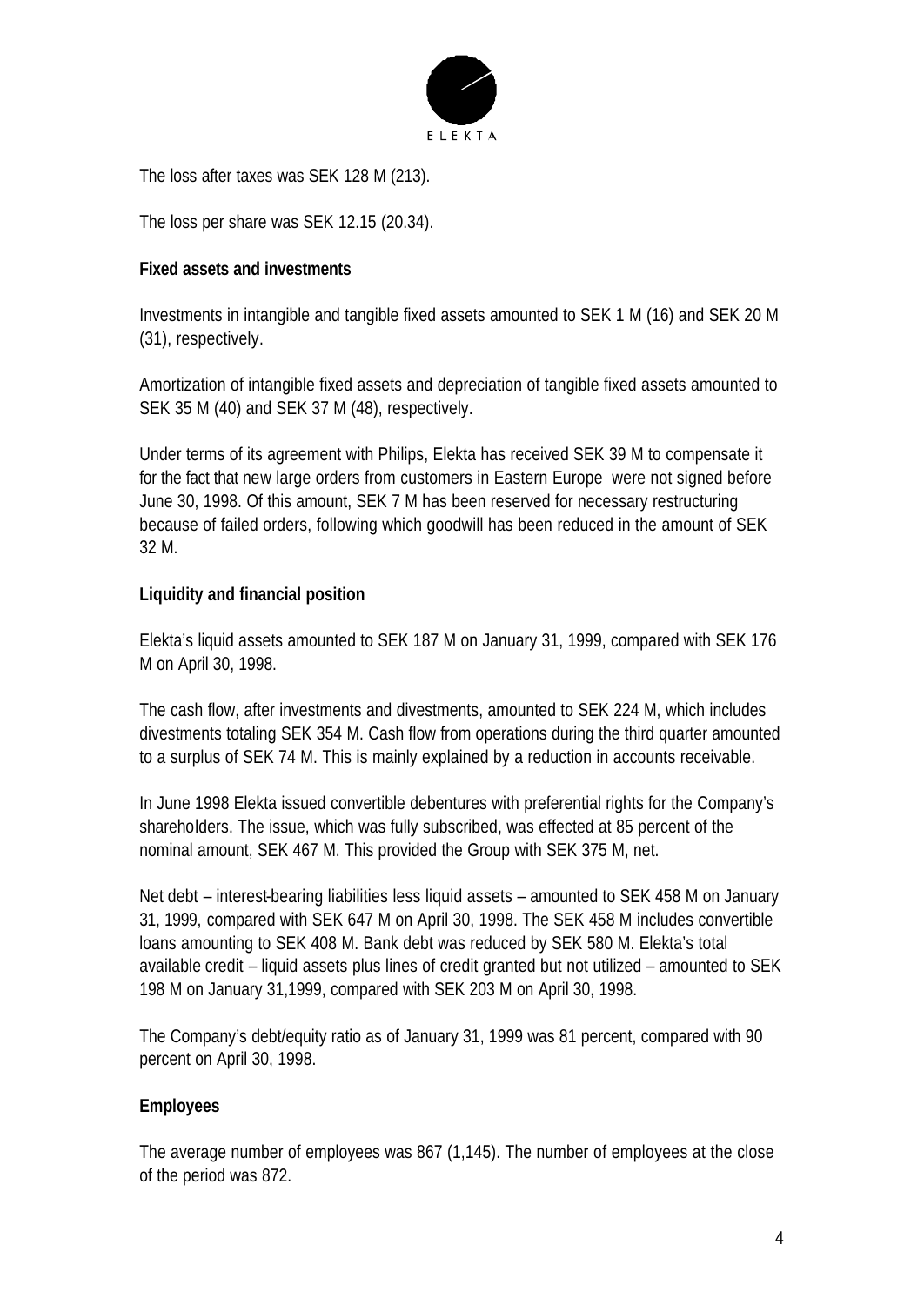

# **Parent Company**

The Parent Company's operations comprise Group management, joint Group functions and financial management. The Parent Company incurred a loss of SEK 47 (profit 27) M after financial items. The average number of employees was 18 (17).

# **Future prospects**

As earlier announced, it will take a while before we shall see a clearly discernible change in present result trends. The result for the full 1998/99 fiscal year will be better than last year but a substantial loss can be expected. The restructuring program of business operations continues according to earlier announced plans and is expected to result in satisfactory profitability within two years.

# **Financial reports**

The preliminary report for fiscal year 1998/99 will be issued on June 15, 1999.

Stockholm, March 19, 1999

ELEKTA AB (publ)

Laurent Leksell President

This interim report has not been reviewed by the Company's auditors.

For additional information, please contact: Lars Jonsteg, VP Corporate Relations, Elekta AB (publ), tel: +46 8-587 254 82.

Additional information about Elekta is available at www.elekta.com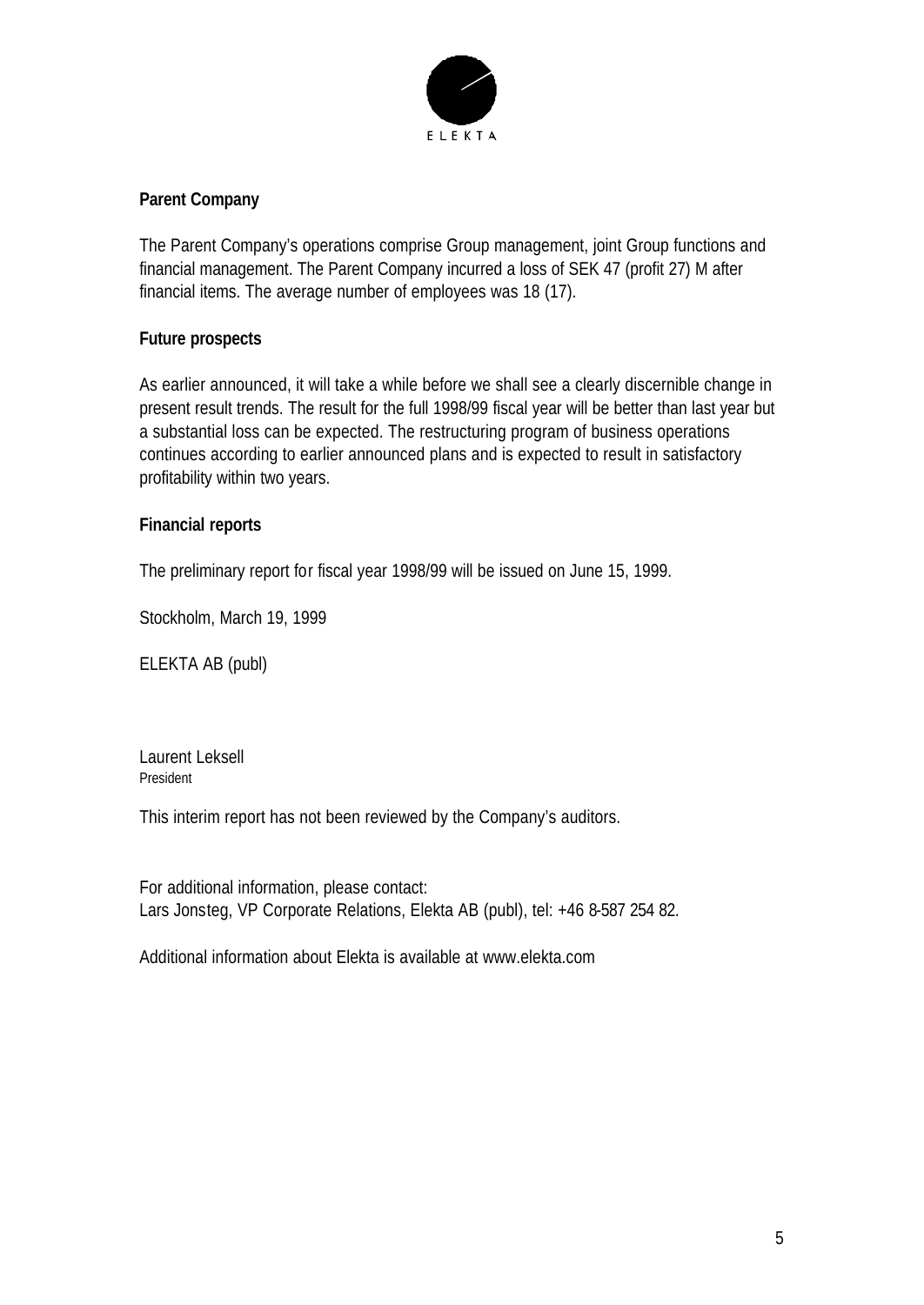

#### **INCOME STATEMENT**

|                               | 9 months  |           | 12 months |             |
|-------------------------------|-----------|-----------|-----------|-------------|
|                               | May - Jan | May - Jan | Feb - Jan | May - April |
| <b>SEK M</b>                  | 1998/99   | 1997/98   | 1998/99   | 1997/98     |
| Net revenues                  | 1 2 3 0   | 1 2 9 9   | 1783      | 1852        |
| Operating expenses            | $-1243$   | $-1382$   | $-1797$   | $-1936$     |
| R&D expenses                  | $-127$    | $-125$    | $-160$    | -158        |
| Items affecting comparability | 54        | 33        | 55        | 34          |
| <b>Operating loss</b>         | - 86      | - 175     | $-119$    | -208        |
| Financial net                 | - 29      | - 33      | -40       | $-44$       |
| Income before taxes           | $-115$    | $-208$    | $-159$    | $-252$      |
| Taxes                         | $-13$     | - 5       | $-18$     | $-10$       |
| Net income                    | $-128$    | $-213$    | $-177$    | $-262$      |

#### **BALANCE SHEET**

|                                        | 31 Jan  | 31 Jan  | 30 April |
|----------------------------------------|---------|---------|----------|
| SEK M                                  | 1998    | 1997    | 1998     |
| Intangible fixed assets                | 504     | 638     | 616      |
| Tangible fixed assets                  | 82      | 303     | 292      |
| <b>Financial fixed assets</b>          | 16      | 24      | 20       |
| Inventories                            | 264     | 422     | 383      |
| Receivables                            | 979     | 1 0 0 3 | 930      |
| Liquid assets                          | 187     | 125     | 176      |
| <b>Total assets</b>                    | 2 0 3 2 | 2515    | 2 4 1 7  |
| Shareholders' equity                   | 564     | 805     | 722      |
| Provisions                             | 139     | 283     | 198      |
| Convertible debenture loan             | 408     |         |          |
| Other interest-bearing liabilities     | 237     | 868     | 823      |
| Interest-free liabilities              | 684     | 559     | 674      |
| Total shareholders' equity, provisions |         |         |          |
| and liabilities                        | 2 0 3 2 | 2515    | 2417     |